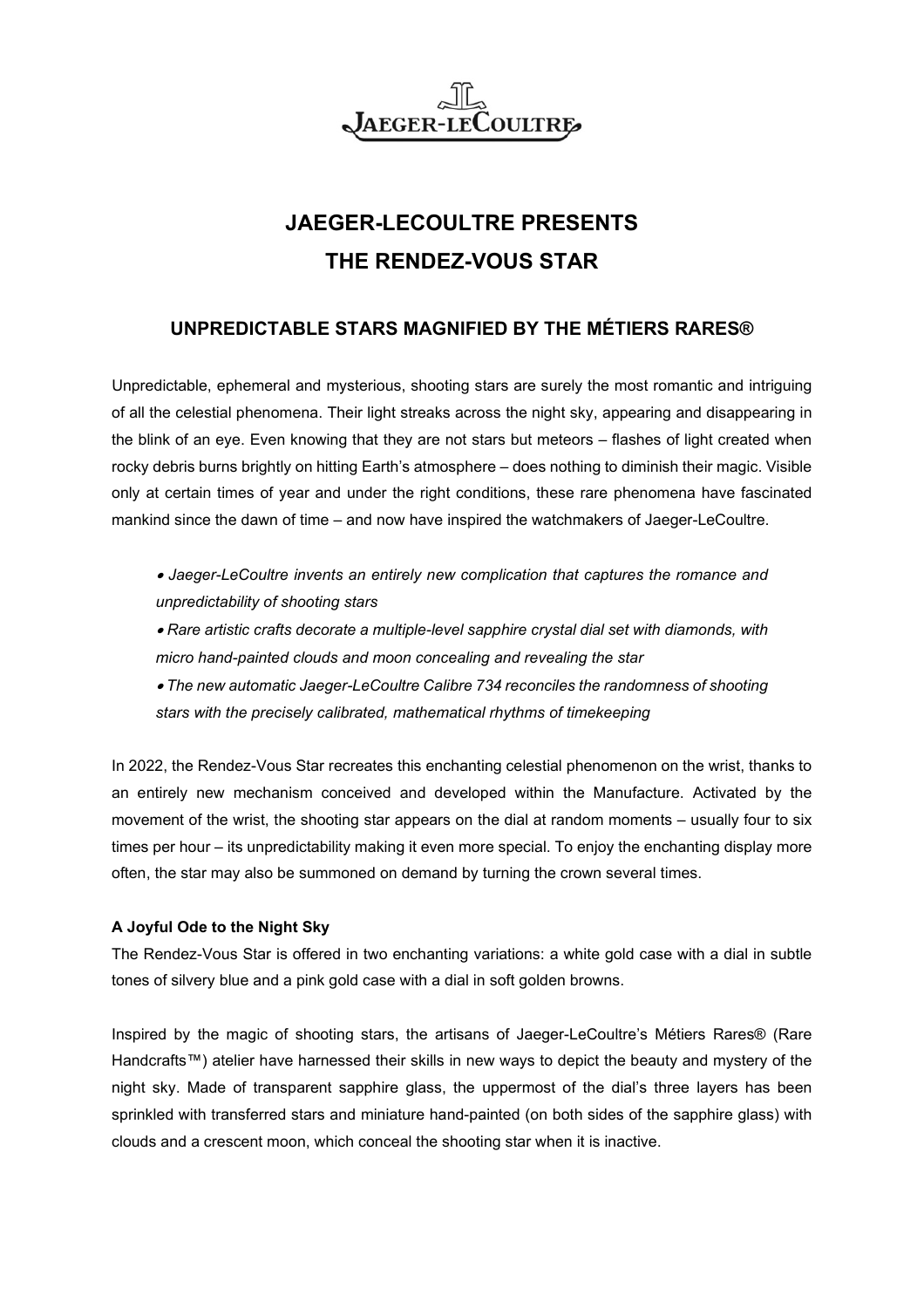

Beneath this is a rotating circular disc of titanium with a cut-out of the shooting star – in an intense night blue for the white gold version and in a dark taupe colour for the pink gold version. When activated, the disc spins, sending the star on its curving path across the upper dial. As it passes, the cut-out reveals the deepest layer of the dial – a fixed disc of silvery or golden metal with a glowing gradient finish that accentuates the sense of movement.

Defining the trajectory of the shooting star, a three-quarter circle of diamonds is set into the sapphire glass dial. This is achieved by integrating fine gold threads directly into the glass to anchor the diamonds and enhance the effect of transparency and lightness.

The bezel is set with a circle of glittering diamonds that draw the eye towards the dial and, in keeping with the aesthetic codes of the Rendez-Vous, the upper surfaces of the lugs, and the top of the crown are also diamond-set. To complete these watchmaking treasures, an alligator leather strap, matched to the dial colour and given a glowing, pearlised finish, is fastened to the wrist by a folding buckle.

#### **Inspired and created in the Vallée de Joux**

To create a mechanism that expresses an unpredictable phenomenon is a fascinating challenge for watchmaking as it appears to defy the laws of horology – a world where everything is expressed through precisely calibrated, mathematical rhythms. Drawing on almost 190 years of expertise accumulated within the Manufacture, the engineers and watchmakers of Jaeger-LeCoultre have developed the new in-house automatic calibre 734, incorporating the new shooting star mechanism. In doing so, they have succeeded in an unprecedented feat of capturing a random cosmic phenomenon in a watchmaking complication. Uniting this technical acumen with La Grande Maison's artistic skills, the Rendez-Vous Star gives poetic and whimsical expression to the enchantment of the night sky.

#### **TECHNICAL DETAILS**

#### **RENDEZ-VOUS STAR**

**Case**: white gold or pink gold **Dimensions**: 36mm x 11.16mm **Calibre**: automatic mechanical Jaeger-LeCoultre Calibre 734 **Functions**: hours, minutes, "shooting star" complication **Power reserve**: 70 hours **Dial**: sapphire crystal set with diamonds & miniature hand-painting; titanium **Diamonds**: 189 for 1.48 carats **Strap**: shiny alligator with folding buckle **Water resistance**: 5 bar **References**: Q36434C1 – white gold version Q36424C1 – pink gold version